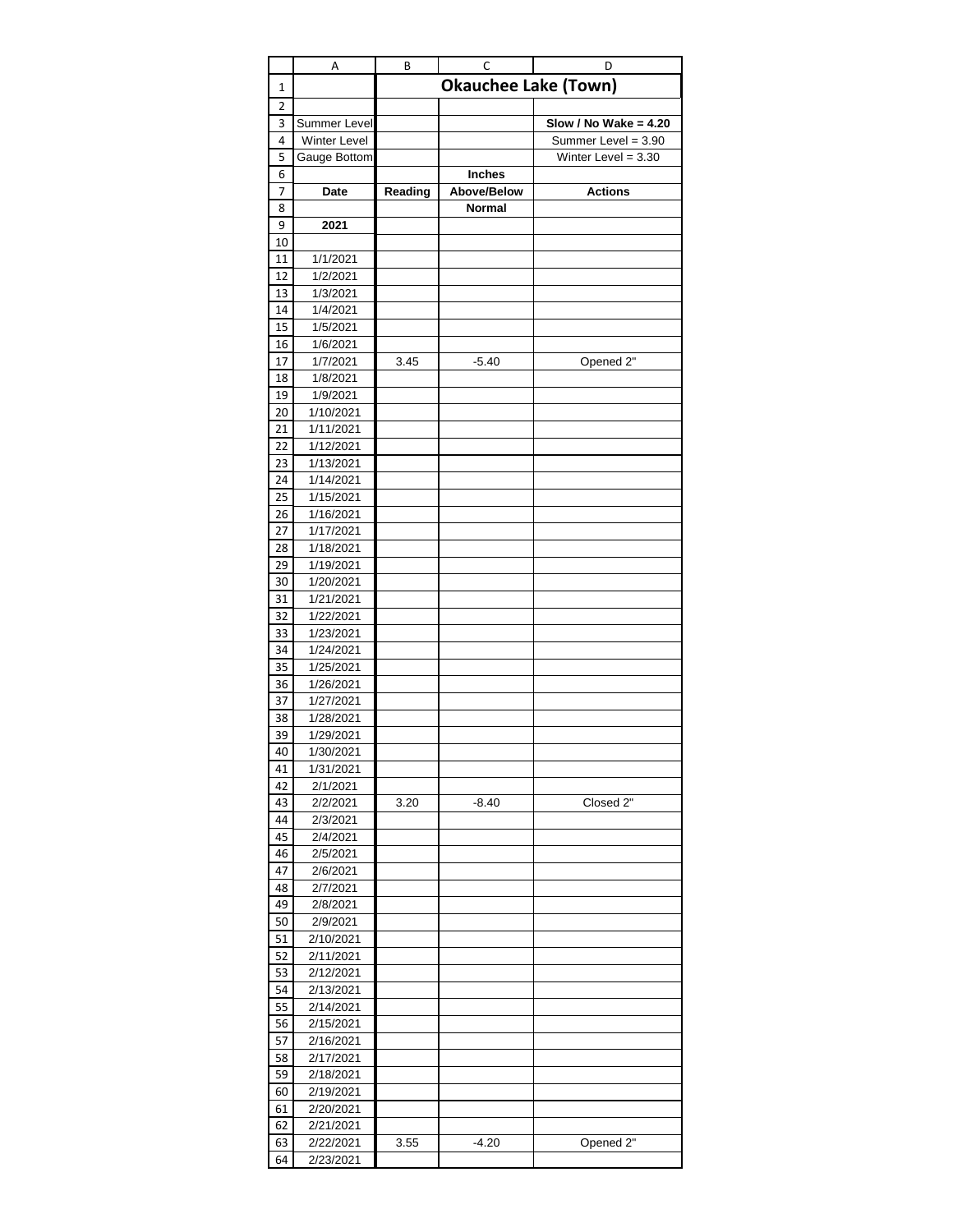|          | Α                      | В            | C                           | D                       |
|----------|------------------------|--------------|-----------------------------|-------------------------|
| 1        |                        |              | <b>Okauchee Lake (Town)</b> |                         |
| 2        |                        |              |                             |                         |
| 3        | Summer Level           |              |                             | Slow / No Wake = $4.20$ |
| 4        | <b>Winter Level</b>    |              |                             | Summer Level = 3.90     |
| 5        | Gauge Bottom           |              |                             | Winter Level = $3.30$   |
| 6        |                        |              | <b>Inches</b>               |                         |
| 7        | Date                   | Reading      | Above/Below                 | <b>Actions</b>          |
| 8<br>65  | 2/24/2021              |              | <b>Normal</b>               |                         |
| 66       | 2/25/2021              | 3.50<br>3.50 | $-4.80$<br>$-4.80$          | Opened 2"<br>Opened 2"  |
| 67       | 2/26/2021              |              |                             |                         |
| 68       | 2/27/2021              |              |                             |                         |
| 69       | 2/28/2021              | 3.20         | $-8.40$                     | Closed 2"               |
| 70       | 3/1/2021               |              |                             |                         |
| 71       | 3/2/2021               | 3.20         | $-8.40$                     | Closed 4"               |
| 72       | 3/3/2021               | 3.10         | $-9.60$                     | Closed 4"               |
| 73       | 3/4/2021               |              |                             |                         |
| 74       | 3/5/2021               |              |                             |                         |
| 75       | 3/6/2021               |              |                             |                         |
| 76       | 3/7/2021               |              |                             |                         |
| 77       | 3/8/2021               |              |                             |                         |
| 78       | 3/9/2021               |              |                             |                         |
| 79       | 3/10/2021              |              |                             |                         |
| 80       | 3/11/2021              |              |                             |                         |
| 81       | 3/12/2021              |              |                             |                         |
| 82       | 3/13/2021              | 3.64         | $-3.12$                     | Opened 4"               |
| 83       | 3/14/2021              |              |                             |                         |
| 84       | 3/15/2021              |              |                             |                         |
| 85       | 3/16/2021              | 3.85         | $-0.60$                     | Opened 4"               |
| 86       | 3/17/2021              |              |                             |                         |
| 87       | 3/18/2021              |              |                             |                         |
| 88       | 3/19/2021              |              |                             |                         |
| 89       | 3/20/2021              | 3.74         | $-1.92$                     | Closed 2"               |
| 90       | 3/21/2021              | 3.65         | $-3.00$                     | Closed 4"               |
| 91       | 3/22/2021              |              |                             |                         |
| 92       | 3/23/2021              |              |                             |                         |
| 93<br>94 | 3/24/2021              |              |                             |                         |
| 95       | 3/25/2021<br>3/26/2021 |              |                             |                         |
| 96       | 3/27/2021              |              |                             |                         |
| 97       | 3/28/2021              |              |                             |                         |
| 98       | 3/29/2021              |              |                             |                         |
| 99       | 3/30/2021              |              |                             |                         |
| 100      | 3/31/2021              |              |                             |                         |
| 101      | 4/1/2021               |              |                             |                         |
| 102      | 4/2/2021               |              |                             |                         |
| 103      | 4/3/2021               | 3.73         | $-2.10$                     | Closed 2"               |
| 104      | 4/4/2021               |              |                             |                         |
| 105      | 4/5/2021               |              |                             |                         |
| 106      | 4/6/2021               |              |                             |                         |
| 107      | 4/7/2021               |              |                             |                         |
| 108      | 4/8/2021               |              |                             |                         |
| 109      | 4/9/2021               |              |                             |                         |
| 110      | 4/10/2021              |              |                             |                         |
| 111      | 4/11/2021              | 3.93         | 0.30                        | Opened 2"               |
| 112      | 4/12/2021              |              |                             |                         |
| 113      | 4/13/2021              |              |                             |                         |
| 114      | 4/14/2021              |              |                             |                         |
| 115      | 4/15/2021              |              |                             |                         |
| 116      | 4/16/2021              |              |                             |                         |
| 117      | 4/17/2021              |              |                             |                         |
| 118      | 4/18/2021              | 3.85         | $-0.60$                     | Closed 2"               |
| 119      | 4/19/2021              |              |                             |                         |
| 120      | 4/20/2021              |              |                             |                         |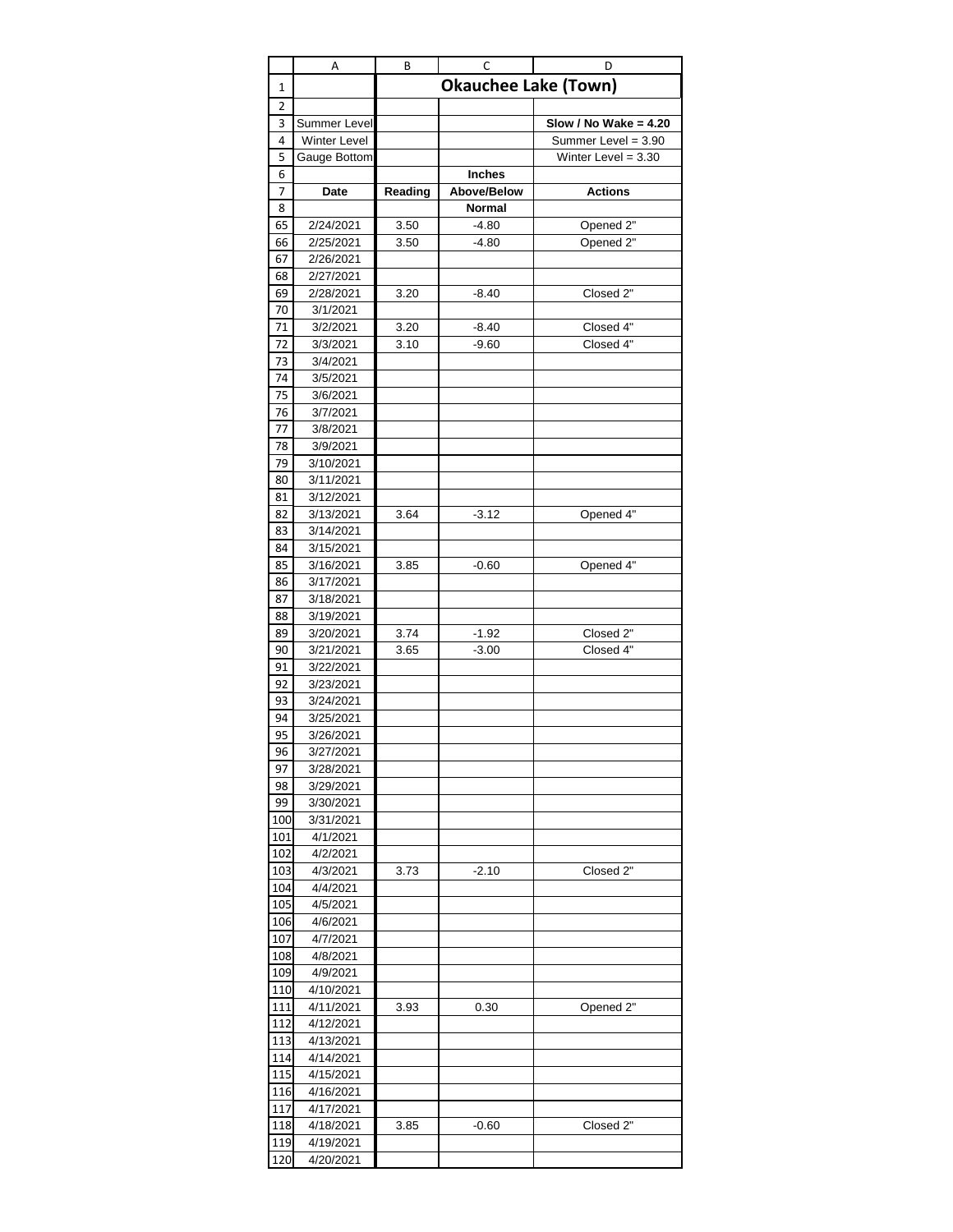|            | Α                      | В       | С                           | D                       |
|------------|------------------------|---------|-----------------------------|-------------------------|
| 1          |                        |         | <b>Okauchee Lake (Town)</b> |                         |
| 2          |                        |         |                             |                         |
| 3          | Summer Level           |         |                             | Slow / No Wake = $4.20$ |
| 4          | Winter Level           |         |                             | Summer Level = 3.90     |
| 5          | Gauge Bottom           |         |                             | Winter Level = $3.30$   |
| 6          |                        |         | <b>Inches</b>               |                         |
| 7          | Date                   | Reading | Above/Below                 | <b>Actions</b>          |
| 8          |                        |         | Normal                      |                         |
| 121        | 4/21/2021              | 3.80    | $-1.20$                     | Closed 2"               |
| 122<br>123 | 4/22/2021<br>4/23/2021 |         |                             |                         |
| 124        | 4/24/2021              |         |                             |                         |
| <b>125</b> | 4/25/2021              |         |                             |                         |
| 126        | 4/26/2021              |         |                             |                         |
| 127        | 4/27/2021              |         |                             |                         |
| 128        | 4/28/2021              |         |                             |                         |
| 129        | 4/29/2021              |         |                             |                         |
| 130        | 4/30/2021              |         |                             |                         |
| 131        | 5/1/2021               |         |                             |                         |
| 132        | 5/2/2021               |         |                             |                         |
| 133        | 5/3/2021               |         |                             |                         |
| 134        | 5/4/2021               |         |                             |                         |
| 135        | 5/5/2021               |         |                             |                         |
| 136        | 5/6/2021               |         |                             |                         |
| 137        | 5/7/2021               |         |                             |                         |
| 138        | 5/8/2021               |         |                             |                         |
| 139        | 5/9/2021               |         |                             |                         |
| 140        | 5/10/2021              |         |                             |                         |
| 141        | 5/11/2021              |         |                             |                         |
| 142        | 5/12/2021              | 3.83    | $-0.90$                     | Closed 2"               |
| 143        | 5/13/2021              |         |                             |                         |
| 144        | 5/14/2021              |         |                             |                         |
| 145        | 5/15/2021              |         |                             |                         |
| 146        | 5/16/2021              |         |                             |                         |
| 147        | 5/17/2021              |         |                             |                         |
| 148        | 5/18/2021              |         |                             |                         |
| 149        | 5/19/2021              |         |                             |                         |
| 150        | 5/20/2021              |         |                             |                         |
| 151        | 5/21/2021              |         |                             |                         |
| 152        | 5/22/2021              |         |                             |                         |
| 153        | 5/23/2021              |         |                             |                         |
| 154<br>155 | 5/24/2021<br>5/25/2021 | 4.00    | 1.20                        | Opened 2"               |
| 156        | 5/26/2021              |         |                             |                         |
| 157        | 5/27/2021              |         |                             |                         |
| 158        | 5/28/2021              |         |                             |                         |
| 159        | 5/29/2021              |         |                             |                         |
| 160        | 5/30/2021              | 3.80    | $-1.20$                     | Closed 2"               |
| 161        | 5/31/2021              |         |                             |                         |
| 162        | 6/1/2021               |         |                             |                         |
| 163        | 6/2/2021               |         |                             |                         |
| 164        | 6/3/2021               |         |                             |                         |
| 165        | 6/4/2021               |         |                             |                         |
| 166        | 6/5/2021               |         |                             |                         |
| 167        | 6/6/2021               |         |                             |                         |
| 168        | 6/7/2021               |         |                             |                         |
| 169        | 6/8/2021               |         |                             |                         |
| 170        | 6/9/2021               |         |                             |                         |
| 171        | 6/10/2021              |         |                             |                         |
| 172        | 6/11/2021              |         |                             |                         |
| 173        | 6/12/2021              |         |                             |                         |
| 174        | 6/13/2021              |         |                             |                         |
| 175        | 6/14/2021              |         |                             |                         |
| 176        | 6/15/2021              |         |                             |                         |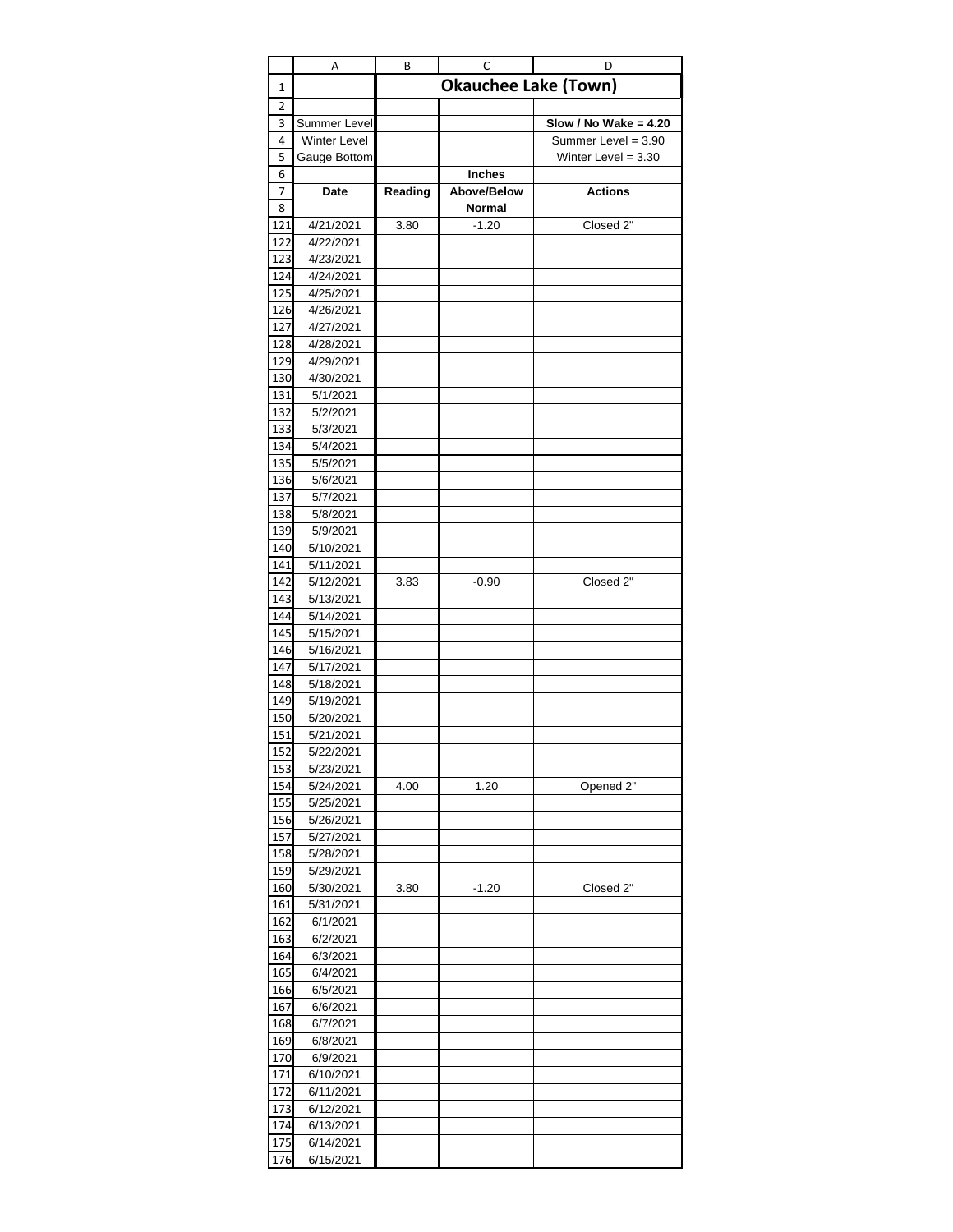|            | Α                      | В       | C                           | D                       |
|------------|------------------------|---------|-----------------------------|-------------------------|
| 1          |                        |         | <b>Okauchee Lake (Town)</b> |                         |
| 2          |                        |         |                             |                         |
| 3          | Summer Level           |         |                             | Slow / No Wake = $4.20$ |
| 4          | Winter Level           |         |                             | Summer Level = 3.90     |
| 5          | Gauge Bottom           |         |                             | Winter Level = $3.30$   |
| 6          |                        |         | Inches                      |                         |
| 7          | Date                   | Reading | Above/Below                 | <b>Actions</b>          |
| 8          |                        |         | Normal                      |                         |
| 177        | 6/16/2021              |         |                             |                         |
| 178        | 6/17/2021              |         |                             |                         |
| 179        | 6/18/2021              |         |                             |                         |
| 180        | 6/19/2021              |         |                             |                         |
| 181        | 6/20/2021              |         |                             |                         |
| 182        | 6/21/2021              |         |                             |                         |
| 183        | 6/22/2021              |         |                             |                         |
| 184        | 6/23/2021              |         |                             |                         |
| 185        | 6/24/2021              |         |                             |                         |
| 186        | 6/25/2021              |         |                             |                         |
| 187        | 6/26/2021              |         |                             |                         |
| 188        | 6/27/2021              |         |                             |                         |
| 189        | 6/28/2021              | 3.93    | 0.30                        | Opened 1"               |
| 190        | 6/29/2021              |         |                             |                         |
| 191        | 6/30/2021              |         |                             |                         |
| 192        | 7/1/2021               |         |                             |                         |
| 193        | 7/2/2021               |         |                             |                         |
| 194        | 7/3/2021               |         |                             |                         |
| 195        | 7/4/2021               |         |                             |                         |
| 196        | 7/5/2021               |         |                             |                         |
| 197        | 7/6/2021               |         |                             |                         |
| 198        | 7/7/2021               |         |                             |                         |
| 199        | 7/8/2021               |         |                             |                         |
| 200        | 7/9/2021               |         |                             |                         |
| 201        | 7/10/2021              |         |                             |                         |
| 202        | 7/11/2021              |         |                             |                         |
| 203        | 7/12/2021              |         |                             |                         |
| 204<br>205 | 7/13/2021<br>7/14/2021 |         |                             |                         |
| 206        | 7/15/2021              |         |                             |                         |
| 207        | 7/16/2021              |         |                             |                         |
| 208        | 7/17/2021              |         |                             |                         |
| 209        | 7/18/2021              |         |                             |                         |
| 210        | 7/19/2021              |         |                             |                         |
| 211        | 7/20/2021              |         |                             |                         |
| 212        | 7/21/2021              |         |                             |                         |
| 213        | 7/22/2021              |         |                             |                         |
| 214        | 7/23/2021              |         |                             |                         |
| 215        | 7/24/2021              |         |                             |                         |
| 216        | 7/25/2021              |         |                             |                         |
| 217        | 7/26/2021              |         |                             |                         |
| 218        | 7/27/2021              |         |                             |                         |
| 219        | 7/28/2021              |         |                             |                         |
| 220        | 7/29/2021              |         |                             |                         |
| 221        | 7/30/2021              |         |                             |                         |
| 222        | 7/31/2021              |         |                             |                         |
| 223        | 8/1/2021               |         |                             |                         |
| 224        | 8/2/2021               |         |                             |                         |
| 225        | 8/3/2021               |         |                             |                         |
| 226        | 8/4/2021               |         |                             |                         |
| 227        | 8/5/2021               |         |                             |                         |
| 228        | 8/6/2021               |         |                             |                         |
| 229        | 8/7/2021               |         |                             |                         |
| 230        | 8/8/2021               |         |                             |                         |
| 231        | 8/9/2021               |         |                             |                         |
| 232        | 8/10/2021              |         |                             |                         |